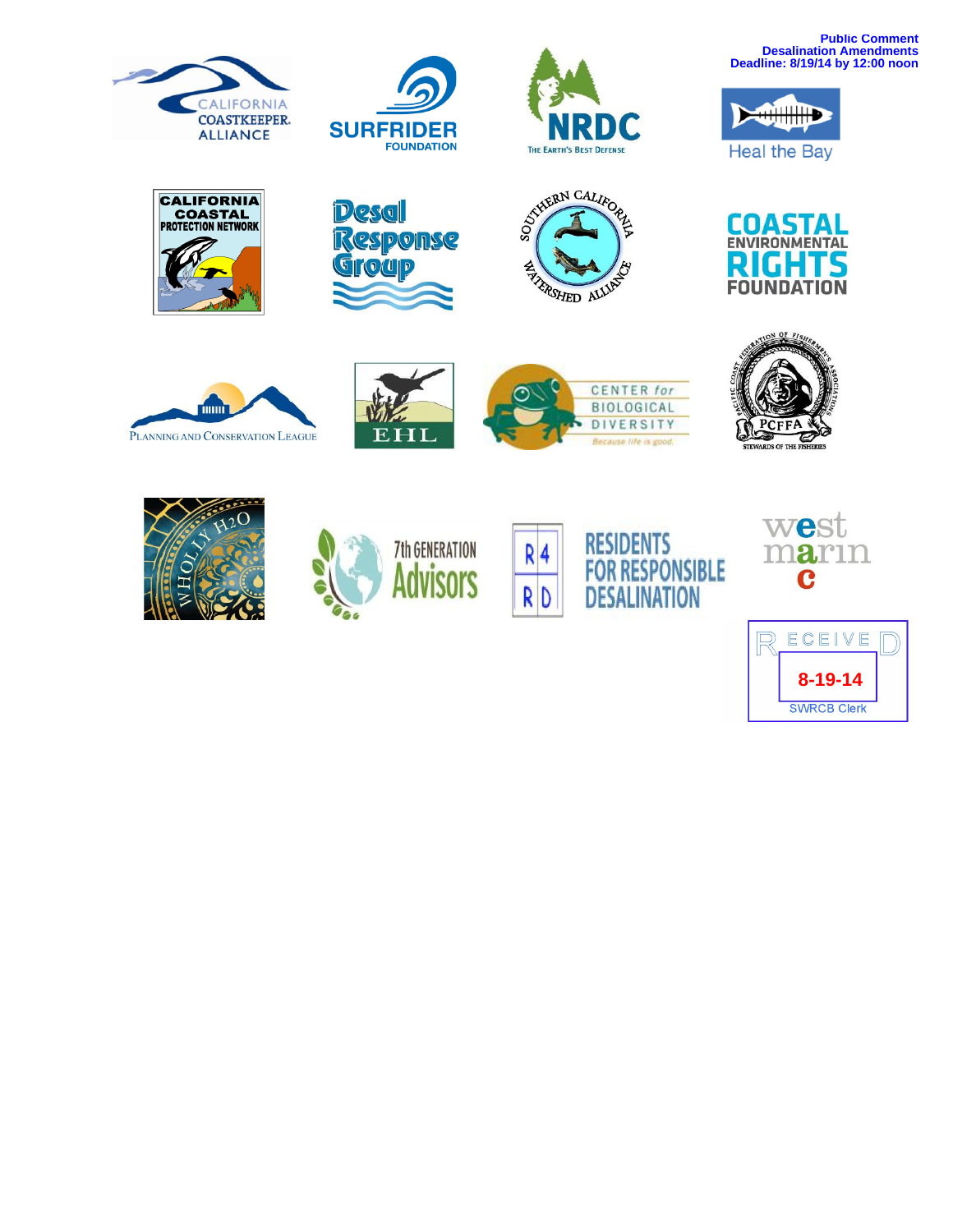## **CALIFORNIA COASTKEEPER. ALLIANCE**



August 19, 2014

Chair Felicia Marcus and Board Members c/o Jeanine Townsend, Clerk to the Board State Water Resources Control Board 1001 I Street,  $24<sup>th</sup>$  Floor Sacramento, CA 95814

*Sent via electronic mail to: [commentletters@waterboards.ca.gov](mailto:commentletters@waterboards.ca.gov)*

## **RE: Comment Letter – Desalination Amendment**

On behalf of the undersigned organizations, we appreciate the opportunity to provide comments on the State Water Resources Control Board's ("State Board") July 2014 draft Desalination Amendment ("Amendment").

Desalination permits should require the best available site and design to accommodate the best available technology in order to: minimize the intake and mortality of marine life; minimize the brine discharge's adverse impacts to the marine environment; and avoid conflict with ecosystem-based management activities, especially ongoing implementation of the Marine Life Protection Act, and climate change and disaster preparedness. It is critical that the State Board develop statewide standards for desalination that minimize the intake and mortality of all forms of marine life and maintain ecosystem functions. Substantial changes need to be made to the Amendment in order to achieve the intent of the Clean Water Act (CWA) and Porter-Cologne Act, uphold the OTC Policy, and protect and restore California's marine ecosystems.

**The State Board should be explicit that the "best available" standard is required for each 13142.5(b) factor and include guidance on how regional boards shall combine all factors.** Generally speaking, we agree with the Amendment's intent of identifying the "best site", "best design" and "best technology" available for "minimizing the intake and mortality of all forms of marine life." These three elements should be fully enforced before turning to mitigation. And mitigation, to the extent it includes after-the-fact restoration, is still required to be "best." It is also a reasonable interpretation of the language to include an analysis of all the three primary elements in combination to ensure that, collectively, those elements of a facility meet the standard of "best" and "minimization" of the intake and mortality of all forms of marine life.

**The State Board should make a finding that subsurface infiltration galleries are the best available technology**. Subsurface infiltration galleries offer flexibility to desalination proponents, and are considered "highly feasible" because they are designed to replace the natural substrate with an engineered substrate that allows for high design capacity. The State Board should consider galleries and wells as two separate technologies with different performance standards. While galleries and wells have the same operational impacts, they have different construction impacts – thus each has different performance standards for minimizing marine life mortality. Finding galleries to be the best available technology provides the State and Regional Boards flexibility, while achieving the legal requirements under 13142.5(b).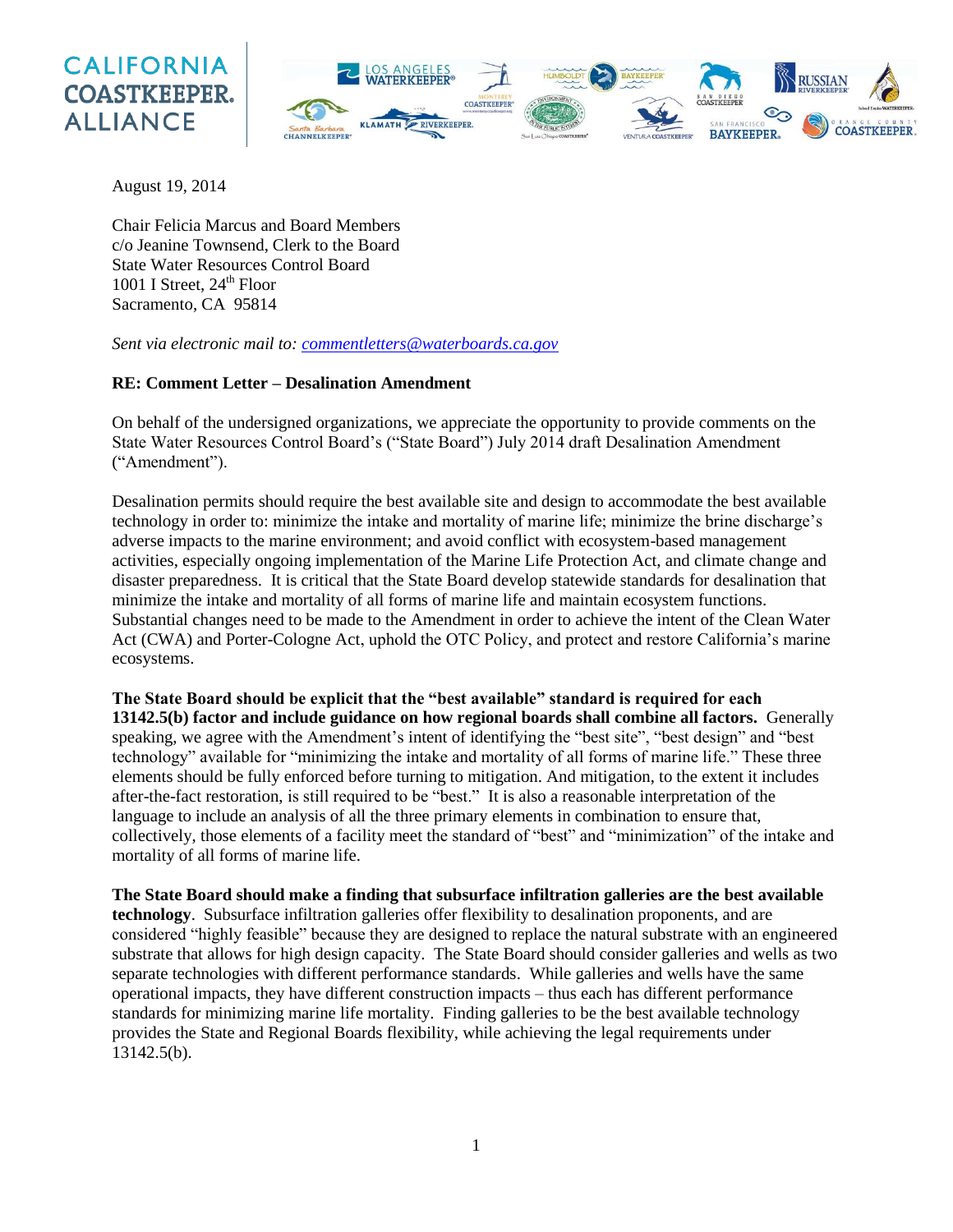**Screens are not the best available technology**. In its OTC Policy, the Water Board already considered the efficacy of screened intakes for minimizing the intake and mortality of marine life, and found them inferior. In fact, the OTC Policy only allowed the use of screens if, in combination with other measures, they could meet the performance standards established by the "best available technology." Nothing has changed since adoption of the OTC Policy. If anything, recent studies have only confirmed that the efficacy of screened surface intakes is still questionable and likely less than what was assumed when the OTC Policy was adopted. The consideration of screen efficacy in the Amendment needs to be consistent with the adopted approach in the OTC Policy, and the State Board needs to be explicit that surface intakes with fine mesh screens are not the "best available technology" – far from it.

**When determining the feasibility of the best available technology, cost should not be a factor**. The federal courts have determined that "[j]ust as the Agency cannot determine BTA on the basis of costbenefit analysis; it cannot authorize site-specific determinations of BTA based on cost-benefit analysis."<sup>1</sup> There is no legislative intent to include a cost-benefit analysis in the Clean Water Act section 316(b), nor is any such intent evident in Porter-Cologne Act section 13142.5(b). They are similar and must be applied similarly. The State Board cannot authorize a site-specific determination of whether BTA is feasible using a cost-benefit analysis.

**The State Board should properly define "not feasible" under the best available technology analysis.** Given the California Water Code does not define "feasible", the State Board should use the OTC Policy and CWA Section 316(b) as guidance. The proposed Amendment does not contain a definition of "not feasible", but rather a laundry list of criteria to be evaluated by regional boards. These eight factors are not only vague and open-ended, allowing project proponents to excuse themselves from the best available technology standard, but they do not provide an actual definition. Black's Law Dictionary defines feasible as "capable of being accomplished."<sup>2</sup> Therefore, we believe the definition of "not feasible" in the Amendment should be: "Cannot be constructed or operated given geotechnical data, hydrogeology, benthic topography, or oceanographic conditions. Cannot be accomplished because of the inability to obtain necessary permits due to unacceptable environmental impacts, local ordinances, State or local regulations, etc. Cost is not a factor to be considered when determining feasibility. Flow Augmentation for brine dilution is not a factor to be considered when determining feasibility."

**The State Board should determine design capacity to be the "best available design."** It is critical that the State Board include design capacity as a factor to be considered under the best available design analysis, because designing a facility with a production design capacity to accommodate subsurface intakes is the best available design. We request the State Board define design capacity as the maximum amount of capacity achieved using the best available intake technology at the best available site for that technology.

**The State Board should revise the best available site analysis to accommodate the best available technology and minimize impacts to Marine Protected Areas and other important ecological areas.** Desalination plants with infrastructure sited in or near MPAs would likely result in significant impacts from intakes and brine discharge to marine life and ecosystem functions, similar to impacts from power plant intake and discharge sites. Desalination plants sited in proximity to MPAs may reduce larval connectivity between protected areas through entrainment and impingement, thereby compromising the effectiveness of the broader network of MPAs. We therefore fully support the clear directive in section L.2.b.6 of the draft policy that intake and discharge structures for desalination facilities shall not be located within MPAs or State Water Quality Protected Areas (SWQPAs). We also support the statement that discharges should be sited at a sufficient distance as to have no impacts on MPAs or SWQPAs. It is equally critical, as stated above, that the best available site accommodate the best available technology, and that siting, design and technology each fully minimize the intake and mortality of marine life --

 $\overline{a}$ 

**<sup>1</sup>** *[Riverkeeper, Inc. et al. v. U.S. Environmental Protection Agency](http://content.waterkeeper.org/docs/OTCOpinion.pdf)*, Nos. 04-6692 et al. (2d Cir. Jan. 25, 2007).

<sup>2</sup> Black's Law Dictionary, available a[t http://thelawdictionary.org/feasible/.](http://thelawdictionary.org/feasible/)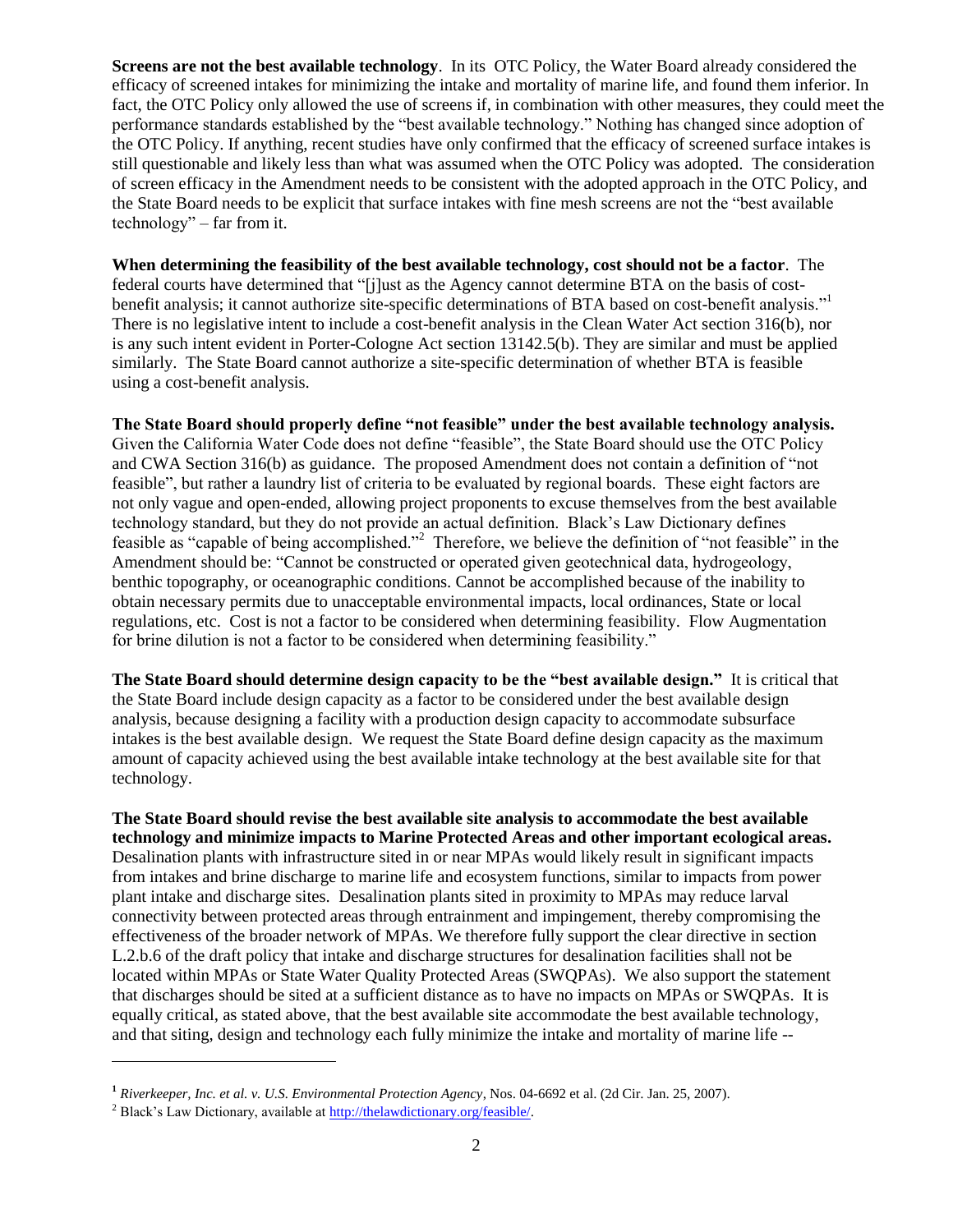especially potential impacts to MPAs and other ecologically important sites.

**The State Board should prohibit after-the-fact restoration as in-lieu mitigation for the best available technology; it should revise the mitigation fee calculation; and ensure mitigation fees are spent to minimize the intake and mortality of marine life.** We agree that the best available mitigation should be implemented after minimizing marine life mortality through site, design, and technology measures. However, replacing marine life that is lost due to the activity of a desalination facility as a substitute for best available technology is illegal. Federal courts have concluded that after-the-fact restoration cannot be used "in-lieu" of the best technology available. Moreover, the mitigation fee calculation must include a "multiplier" to ensure that, if the restoration project replaces habitats that are not proportional to the species lost to the intake, the indirect benefits are reasonably "discounted" – that is, not credited. It should be clarified in the Amendment that the purpose of any habitat restoration project is to fully replace "all forms of marine life." We support including a broad list of potential mitigation projects as identified in section III.L.2.e.(3)(b)i, along with clear performance standards and measurement requirements. Having a broad list may help provide the flexibility needed to increase the prospects for a proportional and successful mix of restoration projects to fully replace "all forms of marine life" lost to the intake. The State Board should also include a preference for mitigation projects in the geographic vicinity of the proposed project, to help match replacement production as closely as possible to marine life losses.

**The State Board should determine that spray-brine diffusers are the best available discharge technology; and prohibit flow augmentation for brine dilution.** The Brine Expert Panel could not cite any studies disproving that spray brine diffusers would cause the mortality of marine life. Until there is some empirical evidence, or at a minimum laboratory tests, showing the degree of mortality in a spray brine plume, properly designed and sited diffusers should be considered the best available technology for brine dilution. Flow augmentation (increased intake volume) is illegal and should not be an allowable technology or practice for discharging brine. As the State Board admits, withdrawing "additional seawater through surface intakes for the purpose of diluting brine effluent to meet water quality standards (referred to as "flow augmentation") can significantly increase entrainment and impingement." Moreover, even if a technology can reduce entrainment through "low turbulence intakes" "[a]dditional mortality may occur through brine exposure in the mixing process and through predation in conveyance pipes." Spray-brine diffusers are the best available discharge technology and flow augmentation to dilute brine is illegal.

\*\*\*

The undersigned groups want a desalination policy that requires seawater desalination facilities to be built in a manner that protects fish and marine life, and to be located in sites that minimize harm to the coast and ocean. We look forward to working with you to ensure sufficient clean water for California.

Sincerely,

Sean Bothwell **Search Search Search Access** Joe Geever Staff Attorney Consultant California Coastkeeper Alliance Surfrider Foundation

Sarah Sikich Karen Garrison Science & Policy Director, Coastal Resources Co-Director, Oceans Program Heal the Bay **Natural Resources Defense Council** 

Debbie Cook Zeke Grader Former Mayor Executive Director City of Huntington Beach PCFFA

Susan Jordan Emily Jeffers Executive Director Staff Attorney